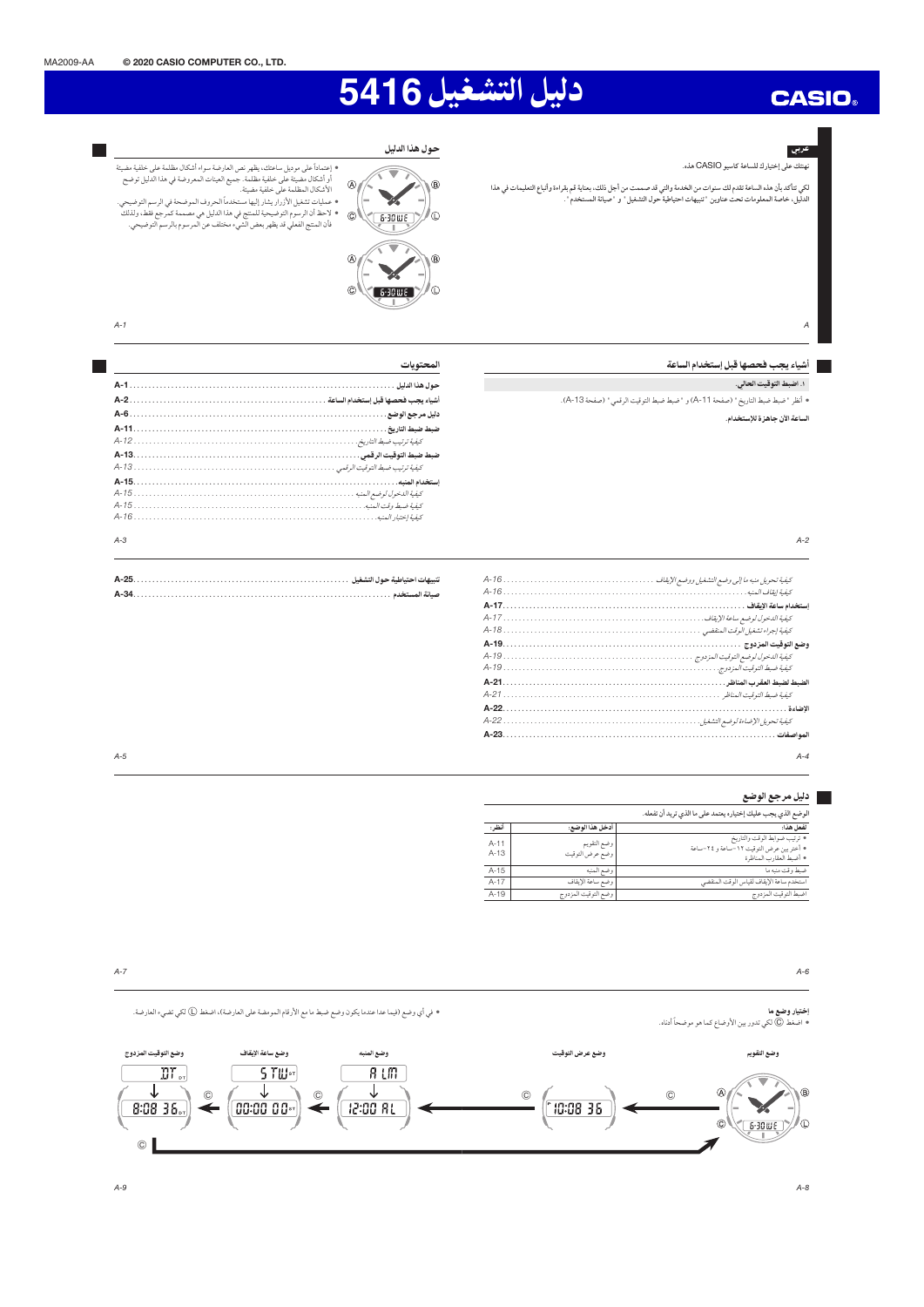# دليل التشغيل 5416

### وظائف عامة (جميع الأوضاع)

ر<br>الوظائف وعمليات التشغيل المشروحة في هذا القسم يمكن إستخدامها في جميع الأوضاع.

#### خصانص العودة-التلقانية

سمسعي ،سعوت ،سمعيه<br>إذا قمت بترك وضع ضبط ما مع وجود أرقام تومض على العارضة لمدة دقيقتين أو ثلاثة دقائق بدون إجراء أي عملية تشغيل، فأن<br>الساعة تخرج وضع الضبط أتوماتيكياً.

سمت<br>الزر (© يستخدم في وضع الضبط لكي تتحرك خلال البيانات على العارضة. في أغلب الحالات، الاستمرار في الضغط على هذا<br>الزر أثناء عملية البحث يجعلهم يتحركوا خلال البيانات بسرعة عالية.

## ضبط ضبط التاريخ

### 

#### ملاحظة

- ۰ يمكنك تحديد تاريخ في المدى من ١ يناير سنة ٢٠٠٠ إلى ٣١ ديسمبر سنة ٢٠٩٩.
- 
- التقويم الأتوماتيكي الكامل المثبت بالداخل للساعة يجعل سماحية لأطوال الشهور المختلفة والسنوات الكبيسة. بمجرد أن<br>تقوم بضبط التاريخ، فأنه لايوجد سبب لتغييره فيما عدا بعد أن قمت بإستبدال بطارية الساعة. - .<br>● يتغير اليوم من الأسبوع أتوماتيكياً عندما يتغير التاريخ.

 $A-10$ 

## كيفية ترتيب ضبط التاريخ



٣. عندما يكون ضبط التاريخ الذي تريد تغييره يومض، استخدم © لتغييره.

٤. اضغط (B) لكي تخرج وضع الضبط.

 $A-12$ 

 $\overline{R}$ 

٣. عندما يكون ضبط عرض التوقيت الذي تريد تغييره يومض، اضغط (@ لتغييره كما هو مشروحاً أدناه.

| الشاشة  | لفعا هذا:                                             |  |
|---------|-------------------------------------------------------|--|
| 36      | أقم بإعادة ضبط الثواني إلى 00                         |  |
| ° 10:08 | تغيبو الساعات أو الدقائق                              |  |
| 12 H    | التبديل بين عرض التوقيت ١٢-ساعة (12H) و ٢٤-ساعة (24H) |  |

٤. اضغط (B) لكي تخرج وضع الضبط.

#### ملاحظة

 $A-1A$ 

، اضغط (@ لكي تخرج وضع الضبط.

كيفية اختيار المنيه

## في أي وضع، استمر في الضغط على (@ لكي يصدر المنبه صوته.

كيفية تحويل منبه ما إلى وضع التشغيل ووضع الإيقاف 



كيفية إيقاف

اضغط أي زر.

 $A - 16$ 

#### كيفية إجراء تشغيل الوقت المنقضي

 $\bullet$   $\leftarrow$ (G) (ثانيتين)  $\Rightarrow$   $\bullet$  $\qquad \qquad \circledcirc$ ب<br>اعادة الضبط (توقف) توقف

#### ملاحظة



# 

كيفية الدخول لوضع التوقيت المزدوج صيبيبه ... سون سوست مر ... . .<br>استخدم © لإختيار وضع التوقيت المبزدوج كما هو موضحاً بصفحة A-9.



**Talent** 

# ضبط ضبط التوقيت الرقمي

استخدم الطريقة أدناه لكي تضبط ضبط التوقيت الرقمي.



#### إستخدام المنبه

⊾®

/⊕

.<br>عندما يكون منبه ما محولاً لوضع التشغيل، فأن نغمة المنبه سوف تصدر صوتها عندما يصل وقت المنبه الخاص بها.

ك*يفية الدخول لوضع العنبه*<br>استخدم © لإختيار وضع المنبه كما هو موضحاً بصفحة 9-A.

كيفية ضبط وقت المنبه



ه - ما - .<br>• عند ضبط وقت المعنيه مستخدماً نظام التوقيت ١٢ –ساعة، خذ خذرك لكي تضبط<br>الوقت بطريقة صحيحة كتوقيت صباحي (لايوجد مؤشر) أو توقيت مساني<br>(الموشر P).

 $A - 15$ 

## إستخدام ساعة الإيقاف

ساعة الإيقاف تقيس الوقت المنقضى.



a sa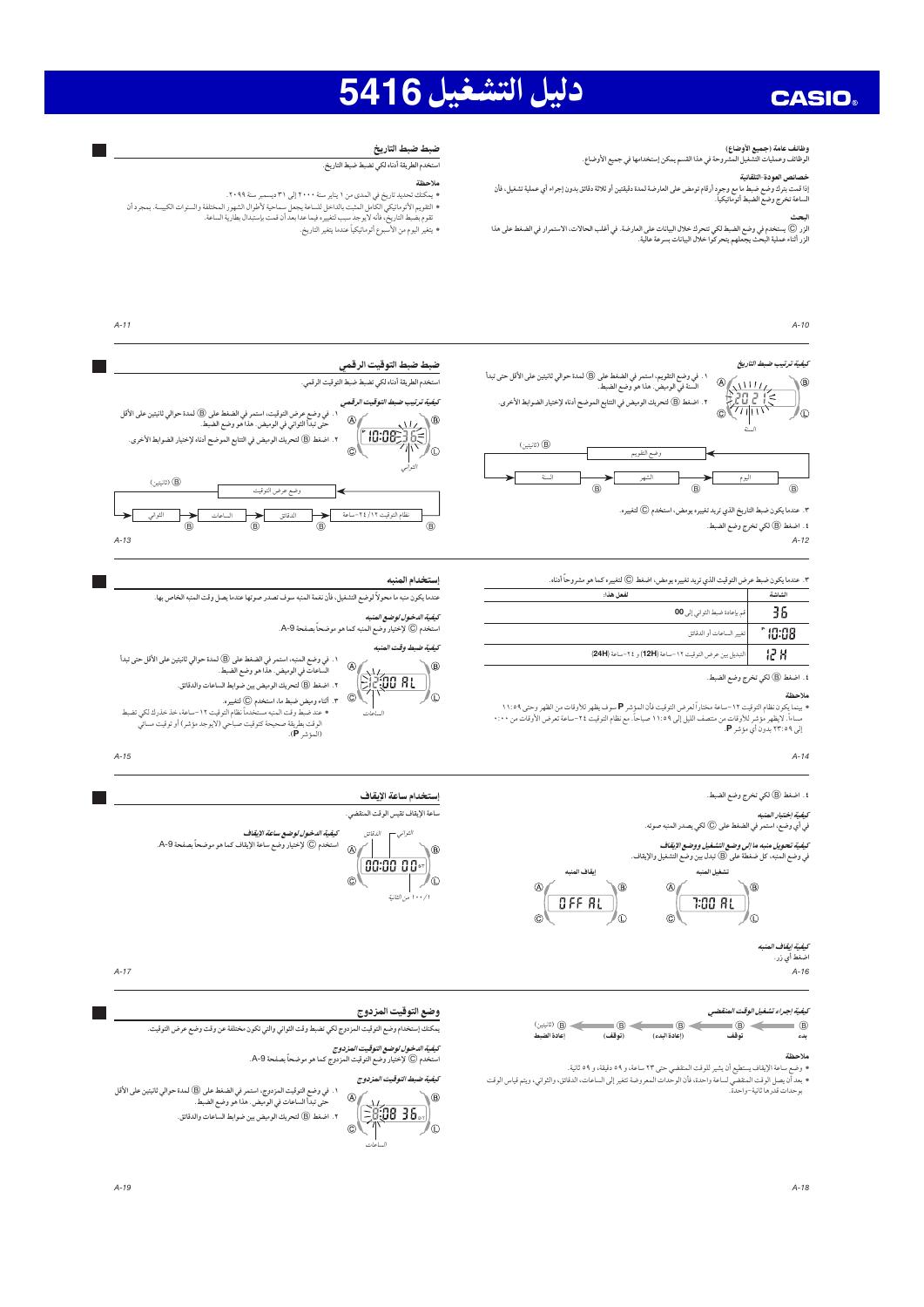# دليل التشغيل 5416

٣. أثناء وميض ضبط ما، استخدم (@ لتغييره.

.<br>٤. اضغط (@ لكي تخرج وضع الضبط.

• في وضع التوقيت المزدوج، عد الثواني يكون متزامناً مع عد الثواني لعرض التوقيت الرقمي.<br>• في وضع التوقيت المزدوج، عد الثواني يكون متزامناً مع عد الثواني لعرض التوقيت الرقمي.

#### الضبط لضبط العقرب المناظر .<br>استخدم عملية التشغيل التالية لكي تضبط العقارب المناظرة بحيث يكون ضبطهم يطابق الوقت الرقمي.

لتفتة ضيط التوقيت المناظر

الأستمرار في الضغط على (A) يقدم ضبط التوقيت المناظر بسرعة عالية.



المواصفات

المتنعب

١. في أي وضع، اضغط على (@ لكي تقدم ضبط التوقيت المناظر بمقدار ٢٠ ثانية.



 $A - 23$ 

 $A - 25$ 

**Ta** 

 $A-20$ 

#### الإضاءة



كي*فية تحويل الإضاءة لوضع التشغيل*<br>في أي وضع (فيما عدا عندما يكون وضع ضبط ما مع الأرقام المومضة على العارضة)،

أن وجه الساعة يضيء من أجل سهولة القراءة في الظلام.

اضْغطْ (@ لكي تضيء العارضة.

#### احتياطات الاضاءة

• قد تكون الإضاءة من الصعب و بتما عند مشاهدتما تحت ضوء الشمس المباشي. 

.<br>• الأستخدام المتكرر للإضاءة يعمل على تفريغ شحنة البطارية.

• سوف تصدر الساعة صوت مسموع حينما يتم إضاءة العارضة. هذا يتس<br>- EL. هذا لايشير إلى وجود عجز أو قصور بالساعة.

 $A-22$ 

#### .<br>الت**وقيت المز دوج:** الساعات، الدقائق، الثواني

.<br>الإضاءة: ضوء الخلفية EL (التلالؤ الألكتروني)

الأستخدام المتكرر للإضاءة يعمل على تفريغ شحنة البطارية.

المواصفات معرضة للتغيير بدون أي إشعار .

#### $A-2A$

• الساعات التي لا تحمل علامة مقاومة الماء WATER RESIST أو WATER RESISTANT على غطائها الخلفج محمية ضد مؤثرات العرق. تجنب استعمال مثل هذه الساعة في الظروف التي تكون فيها الساعة معرّضة لكميات كبيرة من العرق

حمى وبو مات است صدومه لعده ما هم مع الرسمان المساعت المسلحان المبينة انداء. من نفت اد منتيب بي اد س<br>المقاومة للماء ويمكن أن تتسبب في تكوّن الضباب على زجاج الساعة.<br>– تحتّب ارتداء ساعتك عندما تكون في مكان الاستحمام.

– لا تعمد إلى ارتداء ساعتك عندما تكون في حوض سباحة مجهّز بنظام تدفئة أو ساونا أو بيئة أخرى مرتفعة الحرارة/ شديدة

د رسد...<br>الرطوبة.<br>- لا تعمد إلى ارتداء ساعتك أثناء غسل يديك أو وجهك. أو أثناء القيام بالأعمال الممنزلية. أو أثناء القيام بأي أعمال أخرى

لا تعمد إلى ارتداء ساعتك اثناء غسل يديك او وجهت، او انناء الفيام باد عمان العمريه، او اساء النيام بي احمد، اسر<br>- يُستخدم و الساهة للعمر في المنظفات.<br>• بمد تعرض الساعة للعمر في ماء البيتر، استخدم ماءً عاديًا لشطف كل الأملا

معتمد.  $A-26$ 

» توقف عن استعمال حزام ساعتك إذا لاحظت أيًا من الأمور التالية: فقدان مرونة الحزام، أو تشقق الحزام أو تغيّر (فقدان) لونه<br>أو تسبّيه، أو تطاير أو سقوط مسامير التثبيت من مواضعها أو أي مظهر آخر غير عادي. خذ ساعتك إلى بانع التج

### درجة الحرارة

**درجة التحرارة**<br>• لا تفرق الساعد أبدًا على رف لوحة العدادات في سيارة أو بالقرب من دفاية أو أي مكان آخر معرّض لدرجات حرارة شديدة<br>الارتفاع. لا تعريف السعتك حيث تكون معرّضة لدرجات حرارة شديدة الانخفاض. درجات الحرارة المفرطة

OPUM-F

• بعض الساعات المقاومة للماء تأتي مجهِّزة بأحزمة جلدية أنيقة. تجنّب السباحة، الغسل أو أي نشاط يمكنه أن يتسبب في تعرّض الحزام الجلدي المباشر للماء.

ا احتزام البعلني العبائس للعامة.<br>- وانتزام العلمي العبائس للعامة.<br>- ويمكن للسطح الداخلي لزجاج الساعة أن يتغبّب عند تعزّمنى الساعة لهني وجهة الحرارة (طل الدخول إلى غرفة مكيّفة الهواء في فصل<br>- المصيف والوقوف بالقرب من مخرج

الحزام

۰ إحكام شدّ الحزام بشكل كبير بمكنه أن يصيبك بالتعرّق ويجعل سريان الهواء تحت الحزام صعبًا، مما يؤدي إلى تهيّج الشرة. لا<br>تربط الحزام بحيث يكون مشدودًا أكثر من اللازم. يجب أن تترك مسافة بين الحزام ومعصمك تكفي لإدخال إصبعك.

 $A-27$ 

#### لصدمات

ء تم تصميم ساعتك لتحمّل الصدمات التي تحدث أثناء الاستعمال اليومي العادي وأثناء الأشطة الخفيفة مثل لعبة قذف والتقاط<br>الكرة والتنس إلخ. أما إسقاط ساعتك أو تعريضها لغير ذلك من الصدمات القوية فبمكن أن يؤدي إلى إصابتها بخلل. لا ة لمقاومة الصدمات (G-SHOCK) G-SHOCK. يمكن ارتداؤها أثناء تشغيل منشار كهربائي أو ال أعات الي 

#### $\ldots$

وتلف المكوّنات الإلكترونية.

#### منات الكهر وستاتية

# سب بواسطة الترانزستور والذي يهتز عندما تضيء اللوحة

نظام التوقيت: ١٢-ساعة و ٢٤-ساعة

.<br>وحدات الضبط: الساعات، الدقائق

.<br>موت بيب: ۲۰ ثانية

 $65.307$   $30.7$ 

الدقة عند درجات الحرارة العادية: ±١٥ ثانية في الشهر

.<br>- وحدة القياس: ١ / ١٠٠ من الثانية (١ ثانية بعد ١ ساعة) س<br>سعة القياس: ٢٣ ساعة و ٥٩ دقيقة و ٥٩ ثانية<br>وضع القياس: الوقت المنقضي

عرض التوقيت المناظر: الساعات، الدقائق (يتحرك العقرب كل ٢٠ ثانية)

#### تنبيهات احتياطية حول التشغيل .<br>مقاومة الماء

ملومات الواردة أدناه تنطبق على الساعات التي تحمل علامة مقاومة الماء WATER RESIST أو WATER RESISTANT ه الت ر<br>على غطائها الخلفي.

| مقاومة الماء المحسنّة لظروف الاستعمال اليومي |            |            | مقاومة الماء               |                                              |                       |
|----------------------------------------------|------------|------------|----------------------------|----------------------------------------------|-----------------------|
| وحدة جوية                                    | وحدات جوية | وحدات جوبة | لظروف الاستعمال<br>اليومى  |                                              |                       |
| <b>BARY</b>                                  | BAR \ ·    | BAR o      | ىدون العلامة<br><b>BAR</b> | على الوجه الأمامي أو الغطاء<br>الخلفي للساعة | العلامة               |
| نعم                                          | نعم        | نعم        | نعم                        | غسل اليدين، المطر                            |                       |
| نعم                                          | نعم        | نعم        |                            | الأعمال التي تتعلق بالمياه، السباحة          | مثال على<br>الاستعمال |
| نعم                                          | ئعم        |            |                            | التزلج على الماء بقوة الرياح                 | اليومي                |
| نعم                                          | ئعم        |            |                            | الغوص الحرّ (بلا جهاز تنفّس)                 |                       |

• لا تستخدم ساعتك لممارسة الغوص بأسلوب سكوبا أو أي أسلوب غوص آخر يتطلّب خزانات أوكسيا